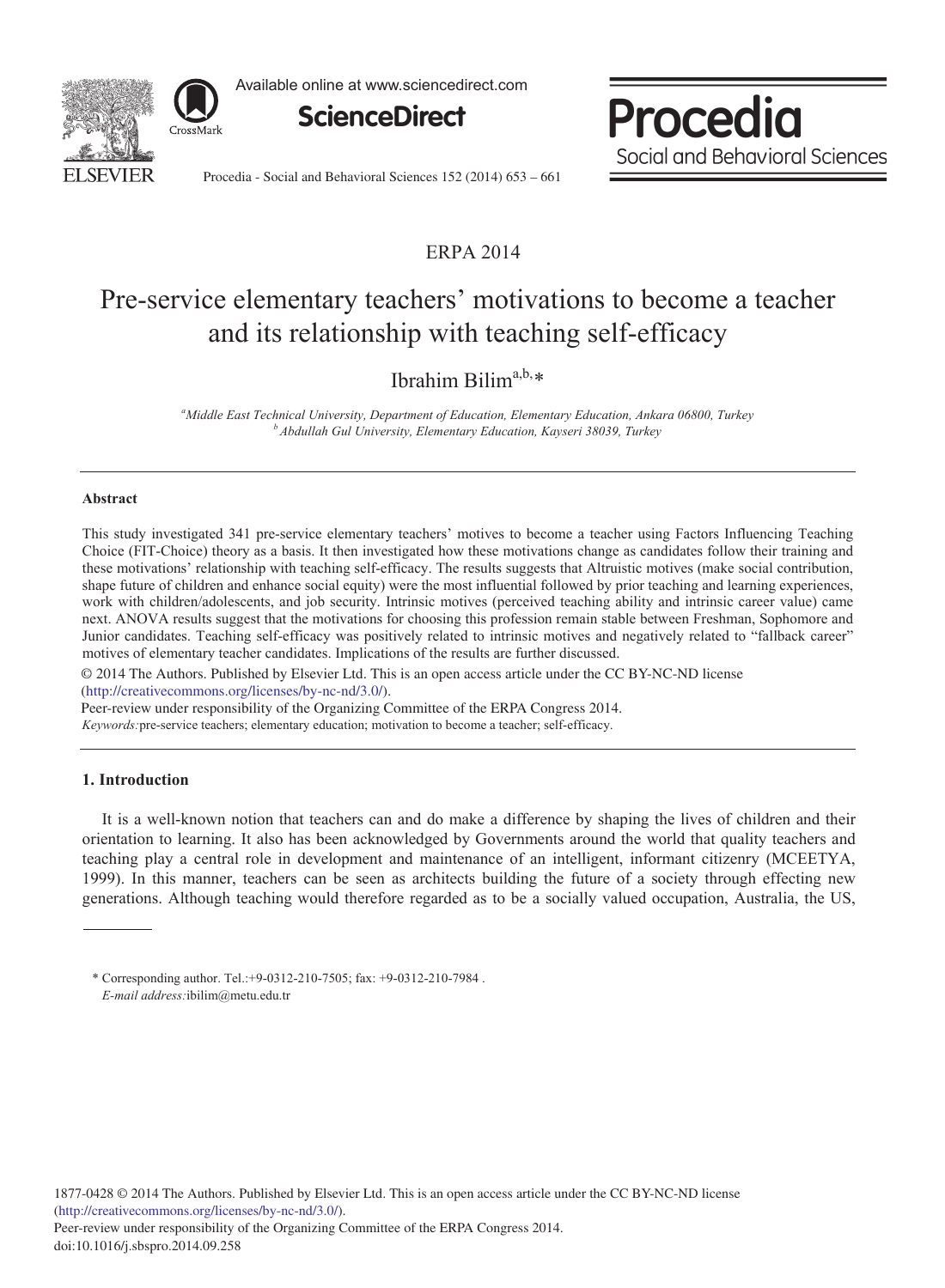the UK and a number of Organization for Economic Co-operation and Development countries including Turkey are currently facing the problems of teacher attrition or insufficient recruitment of qualified teachers or maintaining effective teachers (Cooper & Alvarado, 2006; OECD, 2004). According toOECD (2009) results many different Governments and employing authorities are experiencing a difficulty to sustain a suitably high-quality teaching forceresulting in the issue of teachers' motivations, aspirations, and early career development to be the focus of fastgrowing research area in recent years (Watt & Richardson 2008).

Within last decade, a number of studies have been reported the reasons why people choose the teaching profession. Much of the urge for the research on this topic has come from a concern that in many countries not enough people are deciding this profession and retention from this job, yielding a shortage of quality teachers. Contrary to many countries, Turkey has an oversupply of teacher creating a competition for available teaching positions both in Government and private sector. Due to this reason, retention seems less of concern neither aging of teaching workforce because 25.6% of the population is under the age of 14 providing younger workforce compared to many countries (Turkish Statistics Institution, 2009). However, these advantages don't guarantee quality teachers unless beliefs and motivations of pre-service teachers are noticed. Unfortunately, teacher educators, policy-makers, and employingauthorities have for too long overlooked the values, beliefs and motivations of those entering teacher education programsand insufficiently explored how they shape beginning teachers' aspirations for professional engagement and thetrajectory of their career development (Feiman-Nemser, 2001). In this perspective, it can be argued that pre-service teachers' perceptions impact their professional engagement, development and quality of their work.

## *1.1. Motivation to become a teacher*

Motivation has been viewed as a main factor that starts, shapes, and sustains behaviors of human being (Locke  $\&$ Latham, 2004). Latham and Pinder (2005) define work motivation as "a set of energetic forces that originate both within as well as beyond an individual's being, to initiate work-related behavior and to determine its form, direction, intensity, and duration" (p. 486). Reasonably, career decision process is complex due to existing of various motivations that affect an individual's actions. It can be argued that individuals' abilities, interests, values, options, advice and opinions of family and friends can all play a role, in some degree, in orienting young people toward certain profession. So, it is reasonable to state that teaching career choice might be affected by these factors.

In the past, research on the motivation for becoming a teacher has focused on motives that concern pre-service teachers' values and interest in teaching profession (Fokkens-Bruinsma & Canrinus, 2011). Along with these values, it is also significant to examine individuals' expectancies and affect regarding the profession. Grounded in Expectancy-Value theory (Wigfield & Eccles, 2000), which argues that individuals' choices and behaviors are shaped by their expectancies and their values, Factors Influencing Teaching Choice was developed by Watt and Richardson (2007) to provide a comprehensive and coherent framework to guide systematic investigation into the motives of teachers when they decide to become a teacher (Figure 1).

The model puts together themes from the teacher education literature that has been identified with teaching career choice and the ability-related beliefs regarding career choice literature.The framework conceptualizes both the altruistic-type motivations that have been highlighted in the teacher education literature (Moran, Kilpatrick, Abbott, Dallatt, & McClune, 2001) along with personally utilitarian motivations and intrinsic motivations, together with ability-related beliefs that are considered the central point of career choice literature (Lent, Lopez, & Bieschke, 1993). The framework also considers the effect of demand and reward aspects of the teaching profession on individuals' perceptions and career satisfaction and commitment to the profession.In brief, the model comprises of five higher order constructs: socialization influences, perceptions of the task, perceptions of the self, values related to teaching and the teaching career as a fallback career.

There has been limited number of studies examined motivation to become a teacher. Watt and Richardson (2008) focused on different aspects of the FIT-Choice model including perceptions, profiles, and aspirations concerning teaching as a career for beginning teachers. Their ongoing longitudinal study with 510 Australian pre-service teachers revealed three types of beginning teachers; ''highly engaged persisters'', ''highly engaged switchers'', and ''lower engaged desisters''. Fokkens-Bruinsma and Canrinus (2011), using FIT-Choice model, have recently examined 136 Dutch pre-service teachers motivation to become a teacher, their effort to plan in this profession and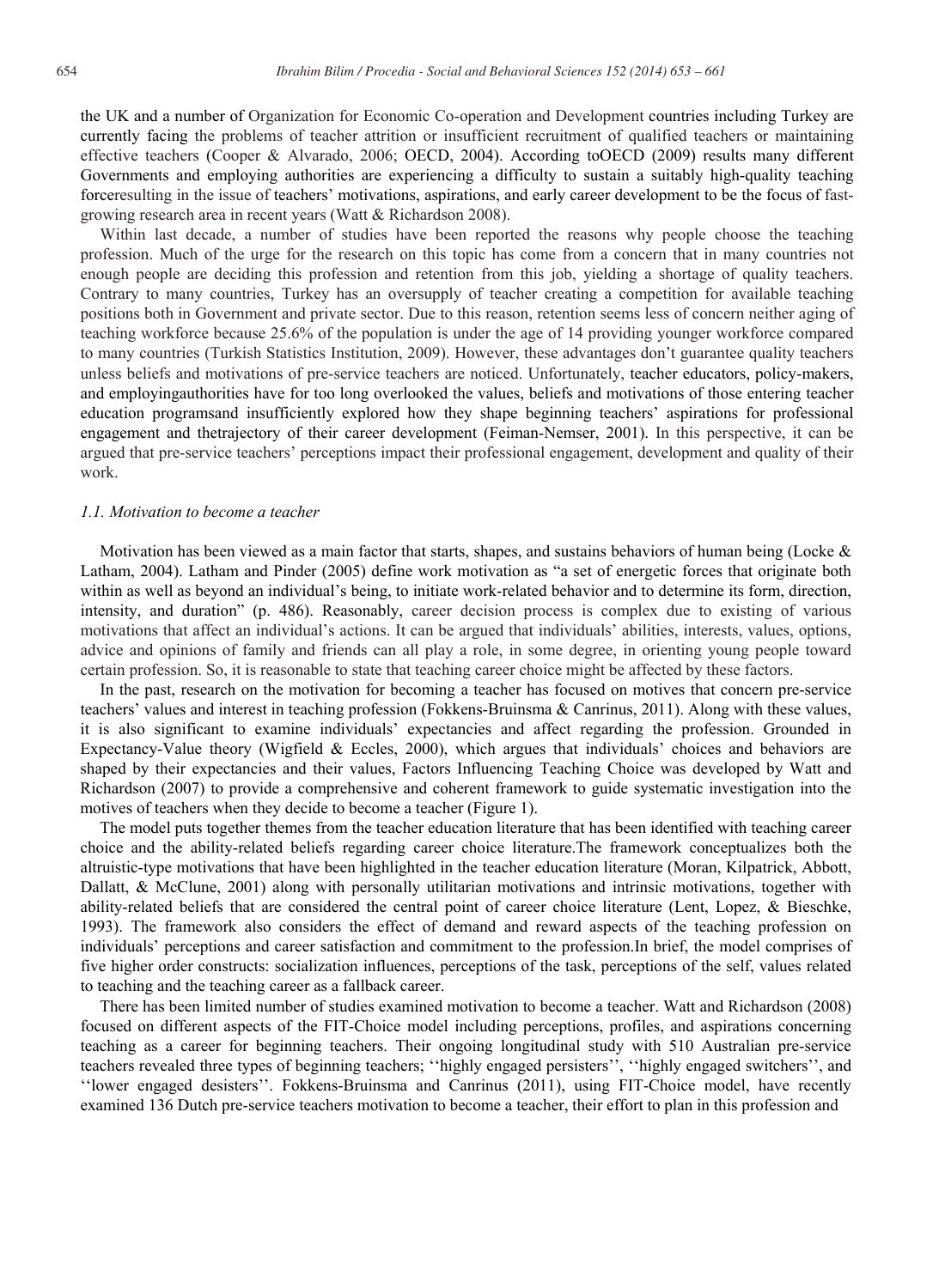their involvement and commitment in the profession.They distinguished adaptive (motives that are positively related to effort, involvement and commitment) and maladaptive (motives that are negatively related to these constructs) motives for becoming a teacher.



Fig. 1. The factors influencing teaching choice (FIT-Choice) theoretical model, adapted from Watt et al, (2012)

Another study, done by Kılınç, Watt, and Richardson (2012), portrays motivations and perceptions of 1577 first year pre-service Turkish teachers. They found that altruistic 'social utility values' were the most influential, followed by the desire for a secure job. Intrinsic value and perceived teaching abilities came next for teacher candidates in Turkey. They attributed these findings to the economic situation and role of teaching profession in Turkey.Jugovi´c, Maruši´c, Ivanec, and Vidovi´c, (2012) studied a sample of 374 first year pre-service Croatia teachers' motivations to become a teacher and their relation between personality traits. Two interpersonal dimensions namely extraversion and agreeableness emerged as significant predictors of intrinsic career value and satisfaction with the choice of the teaching profession

Although these results suggest that the FIT-Choice model provides a theoretical and analytical framework to help investigations in teacher education area, not enough studies conducted to conceptualize teachers' motivations regarding their profession.

# *1.2. Teaching self-efficacy*

Self-efficacy defined as "People's judgments of their capabilities to organize and execute courses of action required to attain designated type of performances" (Bandura, 1986, p.391). In line with this perception, teachers' self-efficacy pertains to their beliefs or judgments regarding the desired learning outcomes even when pupils are difficult or unmotivated (Tschannen-Moran & Woolfolk Hoy, 2001). So, as Bandura (1993) points out, self-efficacy plays a key role in motivational processes. Self-efficacy might also be related to career choice since it can be considered as a motivational process. In addition to structural and social weights on career choices, self-efficacy is an important mediator of these external influences and has a direct relation on career choice (Betz &Hackett, 1981). Even though pre-service teachers' teaching self-efficacy has been studied, how their teaching self-efficacy is related to their motivation to become a teacher remains unclear due to lack of studies in this area.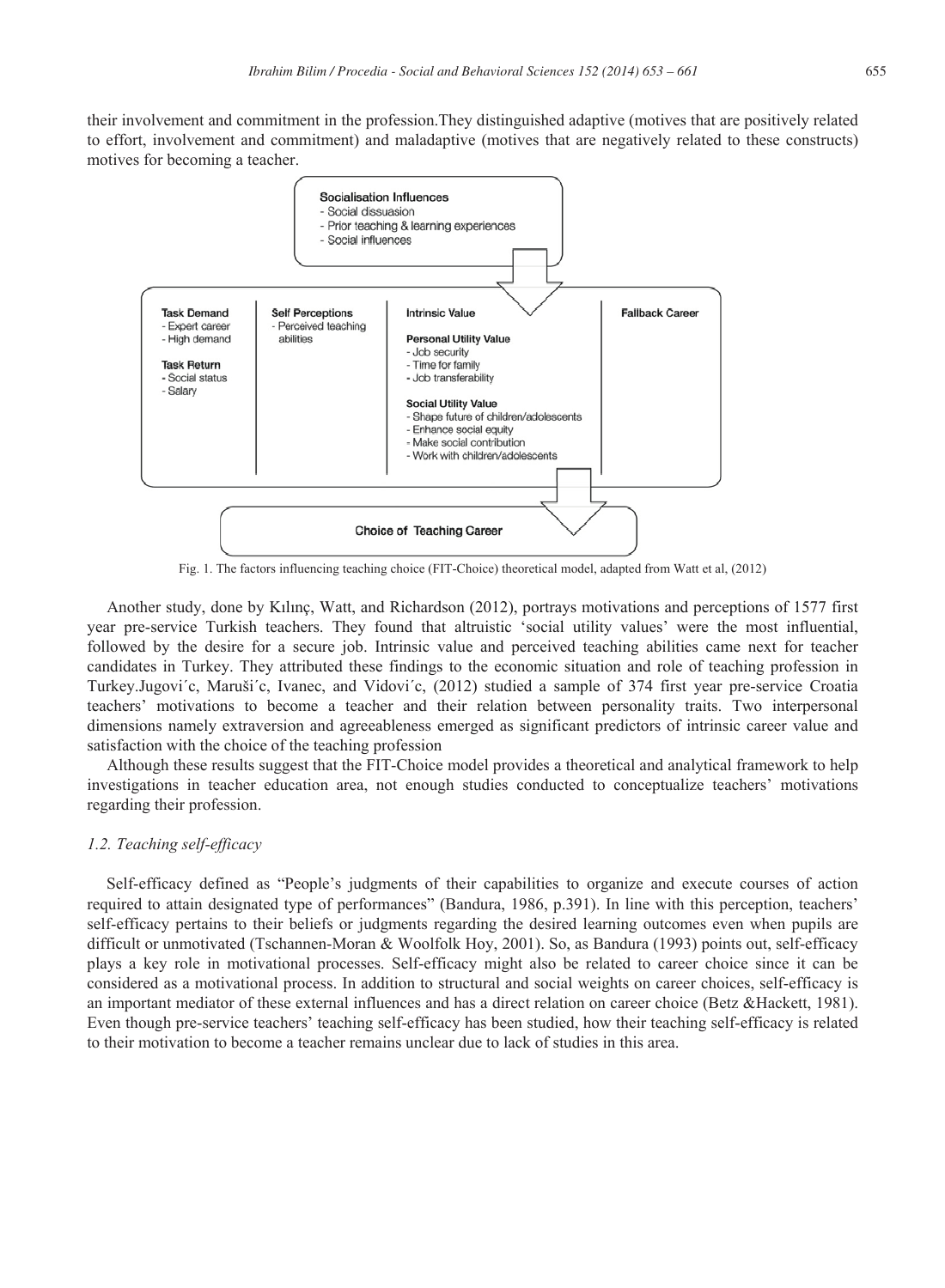#### *1.3. Purpose of the study*

Studies using Fit-Choice model have begun to be conducted in different countries within different contexts. In Turkey, Kılınç, Watt, and Richardson(2012) applied this scale to wide range of teaching levels and majors. Unfortunately it is difficult to have a clue about teachers' motivations and perceptions regarding specific grade level such as elementary or secondary. In fact, majors also should be examined differently in order to investigate specific problems pertaining to specific majors. The motivation to become a teacher literature lacks investigations focused only on elementary pre-service as well as examining the pre-service teachers' motivation across grade level. Studying the motivations to become a teacher only for elementary level is important because it differs from secondary education in many ways. This study attempted to fill the gap in this area through investigating elementary pre-service teachers' motivations and their related teaching self-efficacy. Additionally the study examines the teachers' motivations across grade level to have a clue about trend in motivation toward teaching in elementary level. Research questions formulated as follow.

- RO1: What are the pre-service elementary teachers' motivations to become a teacher?
- RQ2: What are the motivations of pre-service elementary teachers across grade level?

RO3: Is there a relationship between pre-service elementary teachers' motivations to become a teacher and their teaching self-efficacy? If yes, how are they related?

#### **2. Method**

#### *2.1. Participants and procedure*

Participants of the study were 341 Freshman, Sophomore and Junior pre-service elementary teachers, including Science Teacher (n=100), Math Teacher (n=108), Classroom Teacher (n=76), and Social Science Teacher (n=61). Of these teachers, 94(27.6%) were male, and 247(72.4%) were female. The average age of the teacher trainees was 20.26 years  $(SD = 1.4)$  and the time in traineeship ranged from 1 to 3 years  $(M = 1.83, SD = .782)$ .

The study conducted at Erciyes University in Kayseri at the end of Spring 2013 academic year. The participants of the study reached through instructors of Education Department in this University. Permission to conduct the study was taken from these lecturers. Questionnaires were administered in classroom settings by the author of the study. The physical appearance of the researcher was significant because as soon as the participants finished the survey the researcher collected them without revealing the data to the lecturer of the course. This is important because the content of the study is about why pre-service teachers chose this profession. If the lecturer were to collect the questionnaires than the participants would feel uncomfortable that may lead them to hide the actual motivation they have. With this process the researcher aimed to lessen the possible effect of the participants' lecturers on themselves. Before administering the study the researcher emphasized that the participation was voluntary, and guaranteed that personal information they would provide be treated confidentially and that all data would be used solely for research purposes. The administration of the questionnaires took approximately 20 minutes in each classroom. In total, 398 pre-service teachers' were asked to participate in the study. 355 of the candidates accepted to participate  $(89, 2\%$  response rate). Of these responses  $14$   $(3, 9\%)$  cases excluded from the analysis due to missing data. 341 participants constitute our sample.

# *2.2. Measuring instruments*

#### *2.2.1. Factors influencing teaching choice*

Participants' motivations for becoming a teacher were assessed through validated Turkish version of the FIT-Choice (Watt & Richardson, 2007) scale adapted by Kılınç et al. (2012). The scale consists of 48 items measuring 12 motivations and 6 perceptions toward teaching profession. All the items had the same prefacing statement ('I chose to become a teacher because . . .'). An item example is "I have the qualities of a good teacher ". Participants' responses on 7-point Likert scale ranged from 1 (*strongly disagree*) to 7 (*strongly agree*). The internal consistency (*Cranbach's alpha*) of this scale was  $\alpha = .85$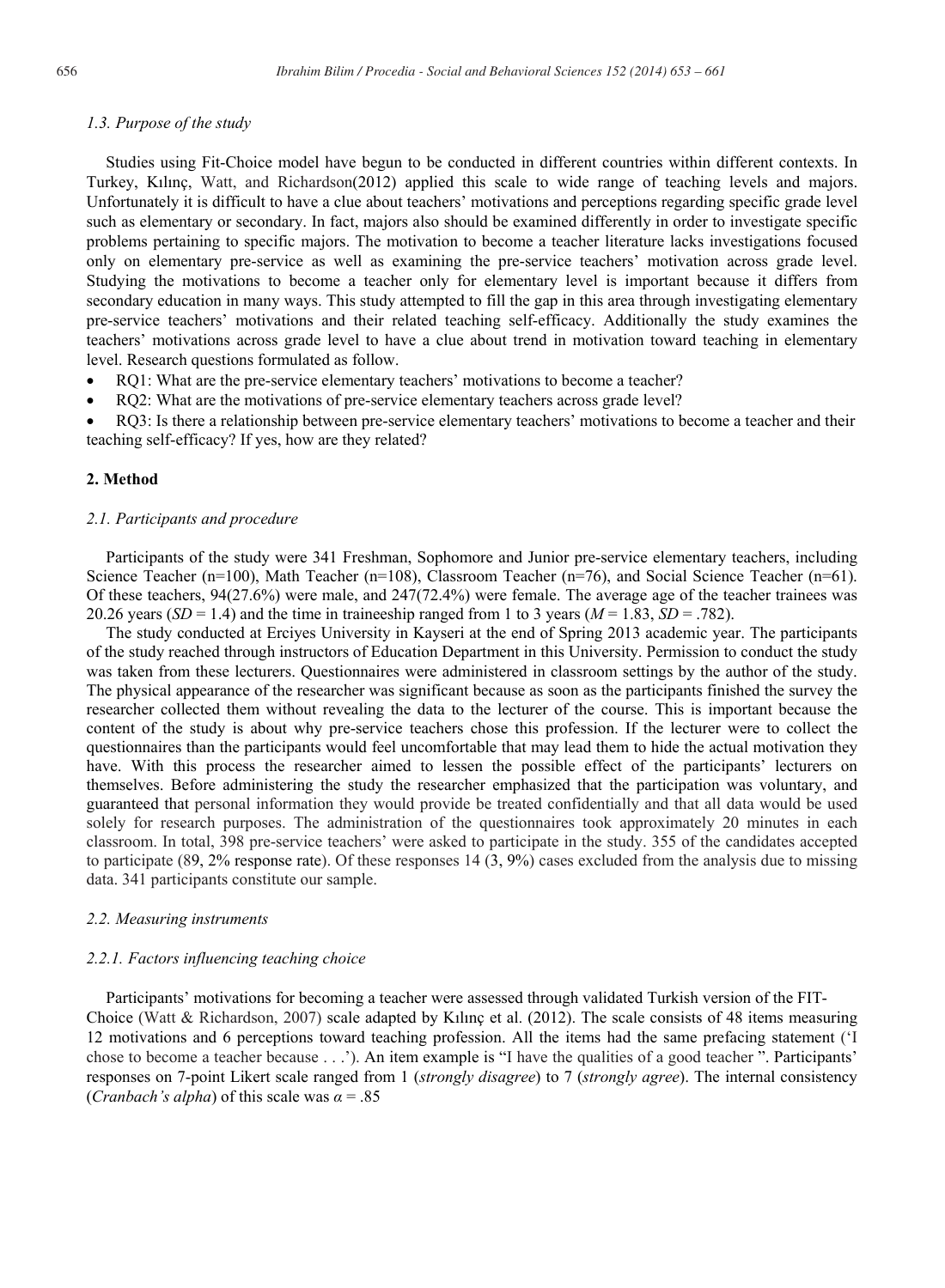An adapted version of the Teachers' Sense of Efficacy Scale; Long Form (Tschannen-Moran & Woolfolk Hoy 2001) was used to asses pre-service elementary teachers' self-efficacy for teaching. Turkish version of the scale was adapted and validated by Çapa,Çakıroğlu and Sarıkaya,(2005). The scale including 24 items is designed to asses vide range of capabilities (Efficacy Student Engagement - Efficacy for Instructional Strategies - and Efficacy for Classroom Management-) that teachers consider important in good teaching. It consists of items such as 'I can teach in different ways in my classes' or 'I can handle disturbing behavior'. Participants rated their agreement on a 9-point Likert scale ranging from 1 (*insufficient*) to 9 (*very sufficient*). The internal consistency (*Cronbach's alpha*) of this scale was  $q = 95$ .

# **3. Results**

# *3.1. Pre-service elementary teachers' motivations to become a teacher (RQ1)*

Highest rated motivations of pre-service elementary teachers for choosing this profession included make social contribution, shape future of children and enhance social equity (see Table 1) followed by prior teaching and learning experiences, work with children/adolescents, and job security. The lowest rated motivation was choosing teaching as a "fallback" career, followed by social influences of others recommending them to choose teaching as a career.

|                                       | Mean | St.Dev. | $\overline{1}$ | 2                    | $\overline{3}$      | $\overline{4}$ | 5        | 6        | $7\phantom{.0}$ | 8        | 9        | 10       | 11       | 12 |
|---------------------------------------|------|---------|----------------|----------------------|---------------------|----------------|----------|----------|-----------------|----------|----------|----------|----------|----|
| 1. Ability                            | 5.15 | 1.28    |                |                      |                     |                |          |          |                 |          |          |          |          |    |
| 2. Intrinsic Career<br>Value          | 5.13 | 1.64    | $.35***$       |                      |                     |                |          |          |                 |          |          |          |          |    |
| 3. Fallback Career                    | 3.51 | 1.77    | $-.26$ **      | $-.58$ <sup>**</sup> |                     |                |          |          |                 |          |          |          |          |    |
| 4. Job Security                       | 5.40 | 1.69    | .09            | $.24***$             | $-.06$              |                |          |          |                 |          |          |          |          |    |
| 5. Time for Family                    | 5.39 | 1.54    | .10            | .05                  | .11                 | $.42***$       |          |          |                 |          |          |          |          |    |
| 6. Job Transferability                | 4.22 | 1.91    | $.11^*$        | .00                  | .07                 | $.19***$       | $.20**$  |          |                 |          |          |          |          |    |
| 7. Shape Future of<br>Children        | 6.32 | 1.11    | $.12*$         | $.28***$             | $-.08$              | $.32***$       | $.30**$  | $.17***$ |                 |          |          |          |          |    |
| 8. Enhance Social<br>Equity           | 6.15 | 1.05    | $.16***$       | $.34***$             | $-.11$ <sup>*</sup> | $.38***$       | $.30**$  | $.22***$ | $.72***$        |          |          |          |          |    |
| 9. Make Social<br>Contribution        | 6.35 | 1.13    | $.22***$       | $.35***$             | $-.15***$           | $.31***$       | $.25***$ | $.13*$   | $.66***$        | $.69**$  |          |          |          |    |
| 10. Work with<br>Children/Adolescents | 5.53 | 1.55    | $.25***$       | $.57***$             | $-.35***$           | $.21***$       | .10      | .07      | $.43***$        | $.50**$  | $.49**$  |          |          |    |
| 11. Prior teaching<br>experiences     | 5.58 | 1.68    | .09            | $.32***$             | $-12$ <sup>*</sup>  | $.11^*$        | $.17***$ | $.16***$ | $.26***$        | $.33***$ | $.29***$ | $.35***$ |          |    |
| 12. Social influences                 | 4.89 | 1.59    | $.23***$       | $.43***$             | $-.27***$           | $.23***$       | .09      | $.14***$ | $.17***$        | $.25***$ | $.19***$ | $.39***$ | $.21***$ |    |

Table 1. Means, standard deviations, and factor Pearson correlations.

Notes N= 341. \*\*. Correlation is significant at  $p < 0.01$ . \*. Correlation is significant at  $p < 0.05$ 

*Perceptions about the profession.* Although participants, in general, perceived teaching as an expert (in terms of requiring high levels of specialized and technical knowledge) and highly demanding (in terms of heavy workload, high emotional demand and requiring hard work) they also think that this profession has a low social status and low income (in terms of salary) (see table 2).

*Satisfaction with choice.* Even though social dissuasion they experienced is not relatively strong (around the scale midpoint),in line with their perception, elementary pre-service teachers are not generally satisfied with their choice of this profession scoring around the scale midpoint (see Table 2).

Table 2. Perceptions about the profession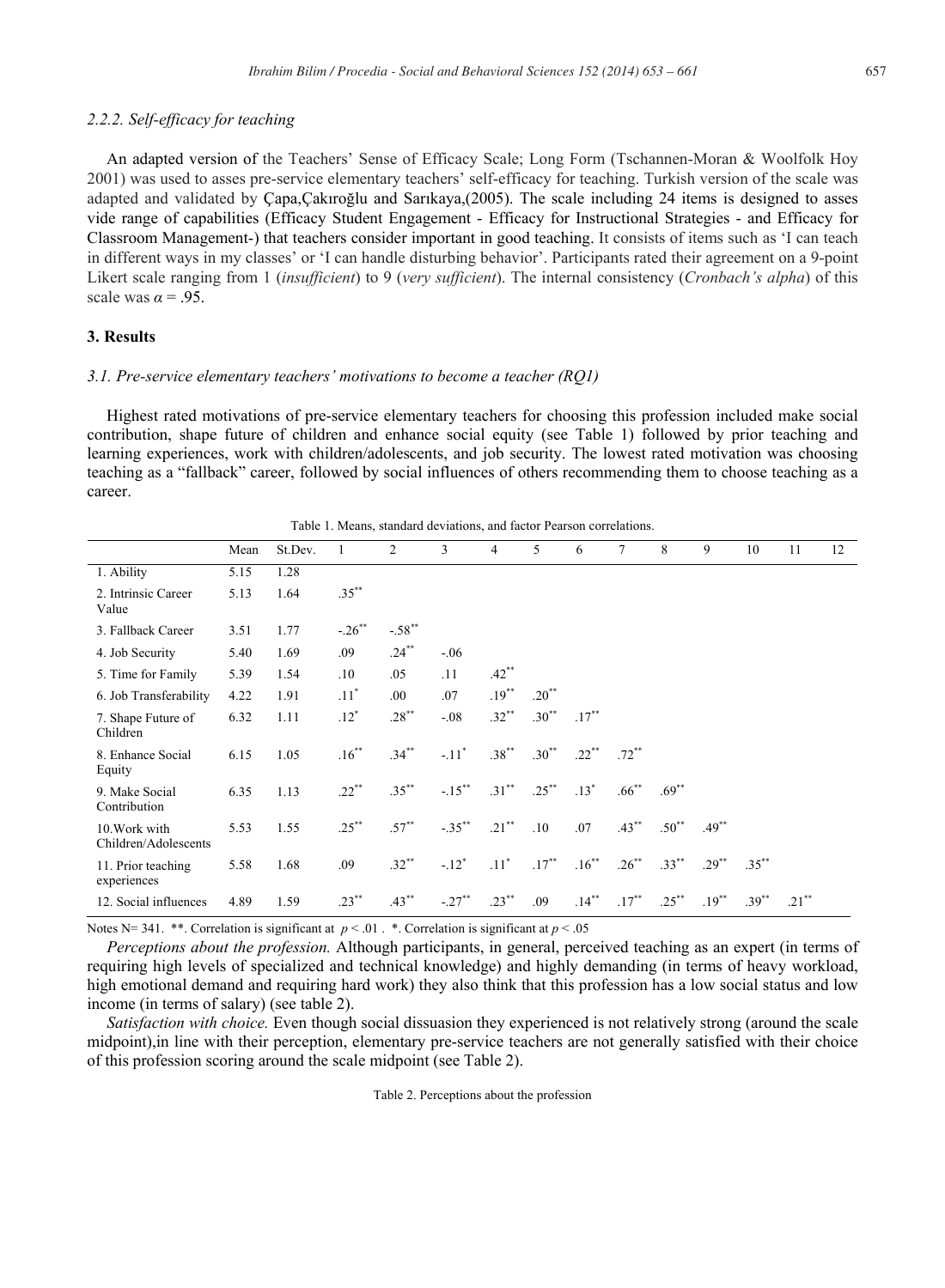|                             | Mean | St. Dev. |                          | C       | 3        | 4       |        | 6 |
|-----------------------------|------|----------|--------------------------|---------|----------|---------|--------|---|
| 1. Expert Career            | 5.58 | 1.36     | $\overline{\phantom{a}}$ |         |          |         |        |   |
| 2. High Demand              | 5.56 | 1.44     | $.33***$                 |         |          |         |        |   |
| 3. Social Status            | 3.97 | 1.57     | $.22$ <sup>**</sup>      | $-.01$  |          |         |        |   |
| 4. Salary                   | 3.23 | 1.72     | .06                      | $-0.09$ | $.34***$ |         |        |   |
| 5. Social Dissuasion        | 4.74 | 1.74     | .05                      | $.11^*$ | .08      | .02     |        |   |
| 6. Satisfaction with Choice | 4.75 | 1.61     | $.24**$                  | $19**$  | $.31**$  | $.36**$ | $-12*$ | - |

Notes N= 341. \*\*. Correlation is significant at  $p < 0.01$ . \*. Correlation is significant at  $p < 0.05$ .

#### *3.2. Motivations across grade level(RQ2)*

A one-way between-groups ANOVA was conducted to explore the effect of grade level on pre-service elementary teachers' motivations to become a teacher. Subjects were divided into three groups according to their grade level (Group1: Freshman, Group2: Sophomore, Group3: Junior).

There was a statistically significant difference at the  $p$ < .05 level only in Ability scores for two grade levels:  $F(2)$ ,  $338$ ) =3. 72,  $p = .02$ . Despite reaching statistical significance, the actual difference in mean scores between groups was quite small. The effect size calculated, using eta squared, was .02. Post hoc comparisons using the Tukey HSD test indicated that the mean score for Freshman (*M=*4.94 *SD=* 1.33) was statistically significant from Sophomore (*M=*5.34 *SD=* 1.14). For Sophomore pre-service teachers ability motivation was significantly higher than that of Freshman pre-service teachers. Junior group (*M=*5.23 *SD=* 1.12) did not differ from either Freshman group or Sophomore group.

In terms of perceptions there was a statistically significant difference at the  $p$ < .05 level only in social dissuasion scores for three grade levels:  $F(2, 338) = 11.46$ ,  $p = .000$ . The effect size calculated, using eta squared, was .06 indicating a medium effect size. Post hoc comparisons using the Tukey HSD test indicated that the mean score for Freshman (*M=*5.25 *SD=* 1.57) was statistically significant from Sophomore (*M=*4.52 *SD=* 1.72) and from Junior (*M=*4.19 *SD=* 1.85). Freshman pre-services experienced social dissuasion significantly higher than both Sophomores and Juniors. The Sophomore group did not differ from Junior group in terms of social dissuasion factor.

For the rest of motivation and perception subscales no statistically significant difference found between grade levels indicating that, in general, pre-service elementary teachers' motivations remain stable across grade level.

## *3.3. Motivation to become a teacher and self-efficacy(RQ3)*

Correlation analysis was conducted to investigate the relationship between pre-service teachers' motivations to become a teacher and their teaching self-efficacy (see Table 3). Our sample reported a moderate level of teaching self-efficacy above the midpoint (4.5) with a mean of 5.45 (*SD*=1.12). Statistically significant relationship between intrinsic motives (motivated by wanting to feel competent; ability, or to satisfy curiosity; intrinsic career value) and self-efficacy was found to be the highest between .33< $r$ > .45 (medium correlation), following the statistically significant relationship between the Altruistic motives (Contribute something to society; Shape future of children, Enhance social security, and make social contribution) and self-efficacy between .22<*r*> .30 (between small and medium). Relationship between Extrinsic motives (motivated by external praise, external rewards or because it was prescribed by others; Job security, Time for family, Job transferability, and Social influences) and teaching selfefficacy of pre-service elementary teachers was either significant but small or insignificant (See Table 3).

Statistically significant negative small relationship,  $r = -.24$ ,  $n=341$ ,  $p < .01$ , was observed between choosing teaching as a fallback career and teaching self-efficacy. This indicates that those who chose teaching as last option reported lower self-efficacy than those who did not choose this profession as a fallback career.

A very small relationship noted between the perceptions of pre-service teachers and their self-efficacy except with the last one, satisfaction with choice. Medium relationship,  $r = 0.35$  (medium), detected between satisfaction with choice and self-efficacy indicating that those who satisfied with teaching also possess higher level of selfefficacy than those who are not satisfied with their choice.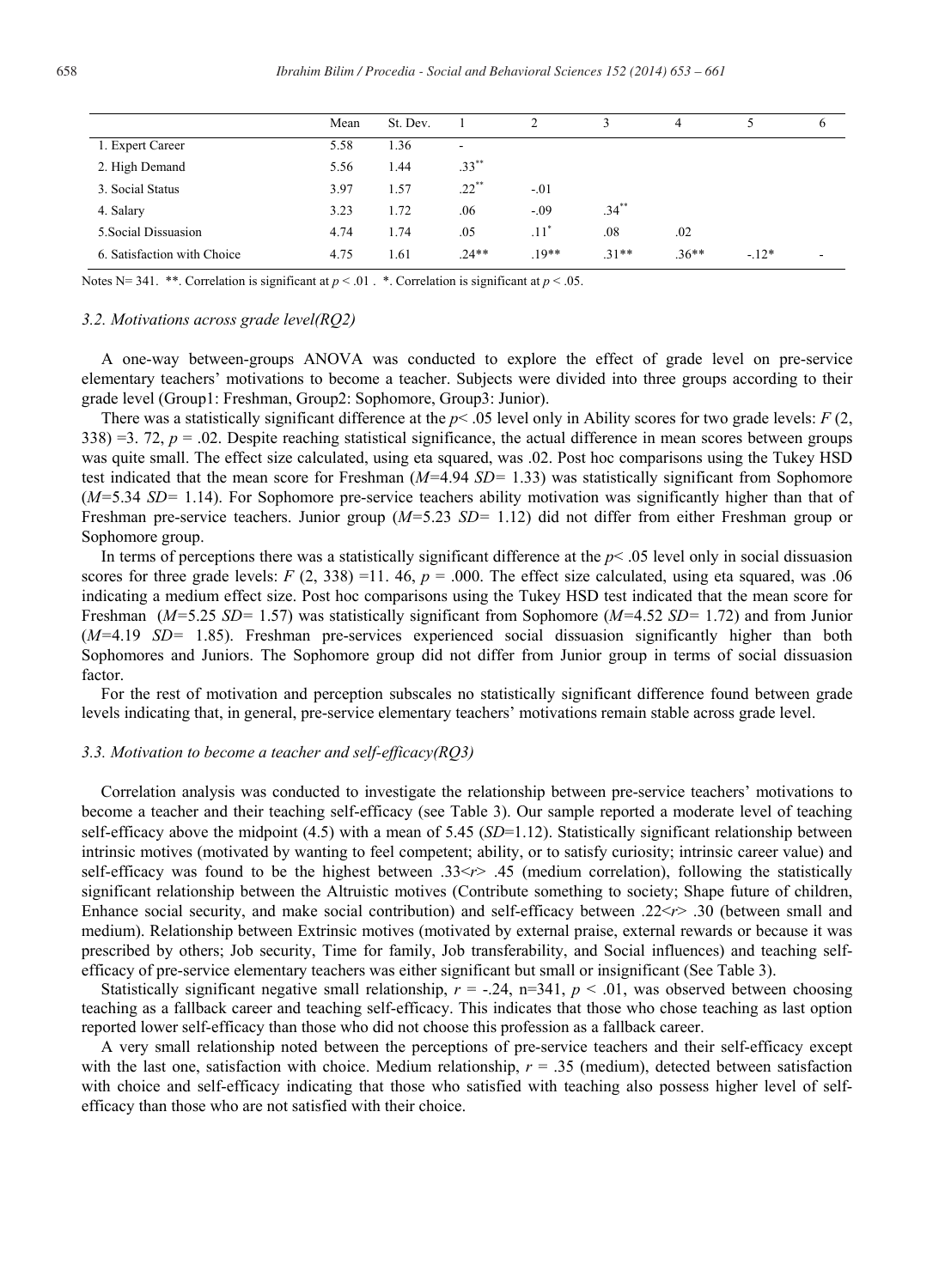|                                    | Mean | St. Dev. | Self-efficacy |
|------------------------------------|------|----------|---------------|
| Self-efficacy                      | 6.45 | 1.12     |               |
| 1. Ability                         | 5.15 | 1.28     | $.44**$       |
| 2. Intrinsic Career Value          | 5.13 | 1.64     | $.32**$       |
| 3. Fallback Career                 | 3.51 | 1.77     | $-.24**$      |
| 4. Job Security                    | 5.40 | 1.69     | .05           |
| 5. Time for Familiy                | 5.39 | 1.54     | .07           |
| 6. Job Transferability             | 4.22 | 1.91     | $.18**$       |
| 7. Shape Future of Children        | 6.32 | 1.11     | $23**$        |
| 8. Enhance Social Equity           | 6.15 | 1.05     | $.28**$       |
| 9. Make Social Contribution        | 6.35 | 1.13     | $.30**$       |
| 10. Work with Children/Adolescents | 5.53 | 1.55     | $.29**$       |
| 11. Prior teaching experiences     | 5.58 | 1.68     | $.13*$        |
| 12. Social influences              | 4.89 | 1.59     | $.18**$       |
| 13 Expert Career                   | 5.58 | 1.36     | $.19**$       |
| 14. High Demand                    | 5.56 | 1.44     | $.13*$        |
| 15. Social Status                  | 3.97 | 1.57     | $.13*$        |
| 16. Salary                         | 3.23 | 1.72     | $.16***$      |
| 17. Social Dissuasion              | 4.74 | 1.74     | .03           |

Table 3. Means, standard deviations, and factor Pearson correlations

Notes N= 341. \*\*. Correlation is significant at  $p < 0.01$ . \*. Correlation is significant at  $p < 0.05$ .

18. Satisfaction with Choice  $4.75$  1.61 .35\*\*

#### **4. Discussions and conclusion**

This study focused on three research questions. First, it investigated the motives of elementary pre-service teachers for choosing this profession. Altruistic motives (make social contribution, shape future of children and enhance social equity) were the most important motives driving pre-service elementary teachers for being a teacher followed by prior teaching and learning experiences, work with children/adolescents, and job security. Fallback career option seems to be the least effective motive for the pre-service teachers. Although these results (means of motivations) (Table 3) are in line with the previous study done by Kiling et al. (2012) and Eren and Tezel (2010) in current study sample scored considerably higher on work with children/adolescents, shape future of children/adolescents and make social contribution scales. The difference might be attributed to the focus area of the current study and the previous studies. The present study addressed elementary preservice teachers' motivations whereas the previous studies has concentrated on pre-service teachers in general.

Considerably, these results contradict from other studies (Richardson & Watt, 2006) conducted outside Turkey in a way that teachers in our country are not intrinsically motivated as much as teachers from other countries (Australia, Europe, United States). The job market and sociocultural structure specific to Turkey along with educational structure may lead such results.

Secondly, the study investigated the pre-service elementary teachers' motivation across grade level. Although a small difference is found between the ability motivation scale of Freshman and Sophomores the results suggest that the pre-service teachers' motivation does not change during their training period. These results are in line with the previous study done by Canrinus and Fokkens-Bruinsma (2011). Given the reason that the pre-service teachers ability and intrinsic value subscale scores are not sufficient based on this study and the previous studies (Kilic et al., 2012; Eren & Tezel, 2010) it is essential for educational institutions to understand pre-service teachers motivation and should find a way to foster their motivations regarding this profession. So, one of the determining factors might be the quality of teacher training program. Regarding the perceptions of the pre-service teachers the study found that the candidates are experiencing social dissuasion in considerable amount. The study revealed that freshman preservices experienced discouragement from the society higher than Sophomores and Juniors. The difference between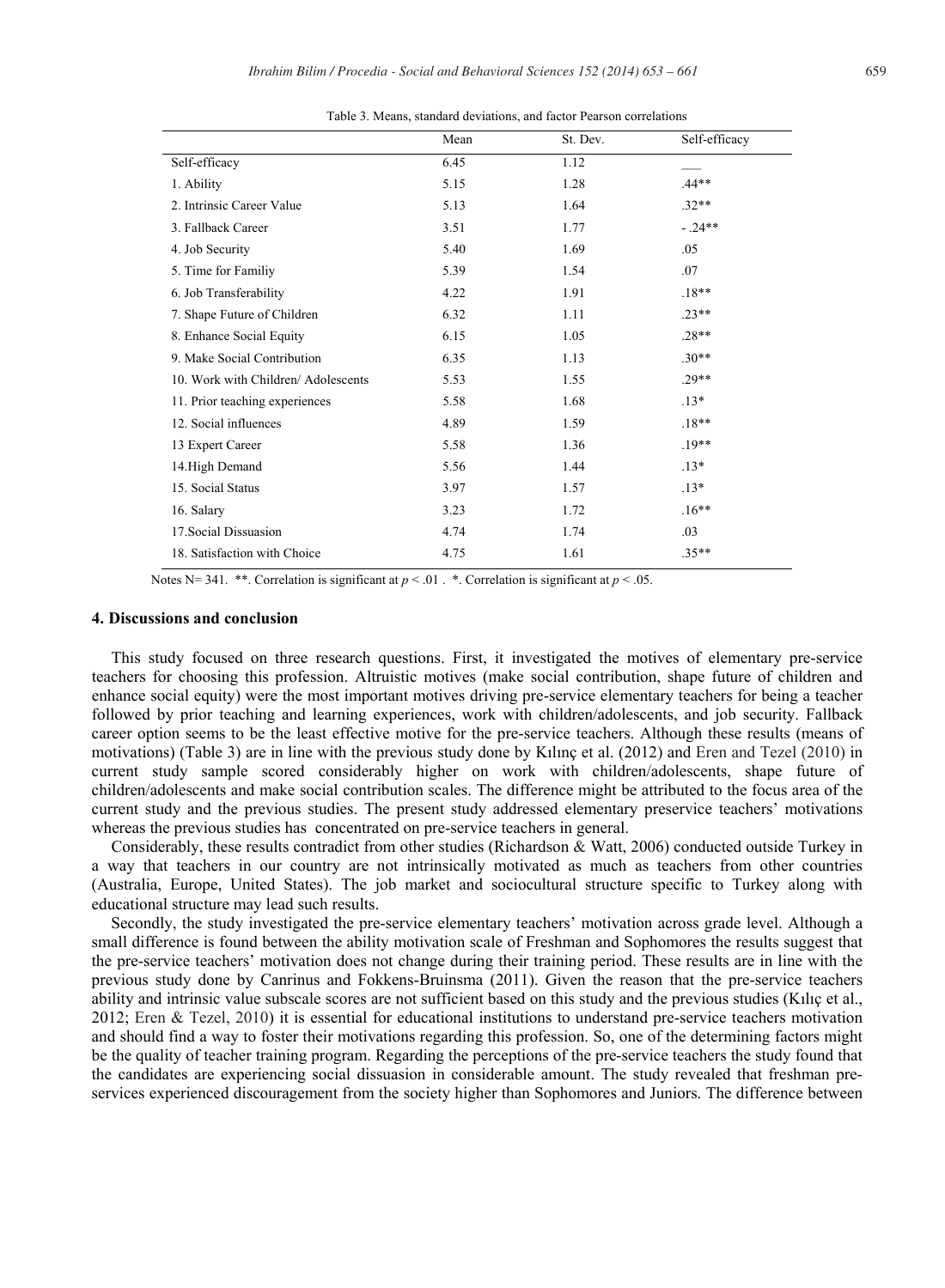freshmen(*M=*4.94) and juniors(*M=*5.23) was higher than the difference between freshman(*M=*4.94) and sophomores( $M=5.34$ )indicating that the value of this profession is declining in the society.

Thirdly, the study examined the relationship between the pre-service teachers' motivation to become a teacher and their teaching self-efficacy. The study found that intrinsic motives (ability and intrinsic career value) of preservice teachers are correlated with their teaching self-efficacy in a manner that candidates who have high intrinsic motives also possess high teaching self-efficacy. Extrinsic motives (Job security, Time for family, job transferability, and social influences), on the other hand, resulted either a small or insignificant relationship with self-efficacy. Fallback career motivation was negatively related to teaching self-efficacy. As Bandura (1997) states high self-efficacy leads individuals to engage in tasks that foster the development of skills and capabilities. So, teacher candidates who have high self-efficacy will engage in their profession in a better way to gain knowledge, skills, and competence in order to be successful in their profession. When their self-efficacy is low they probably will avoid engaging in new tasks that might help them learn new skills. The research found that student with high self-efficacy mastered various academic tasks better than did students with weaker self-efficacy (Shunk, 1982). It can be argued that intrinsically motivated student teachers tend to have high self-efficacy that results in success in their profession. In this manner, intrinsic motives play a crucial role to have a highly qualified teacher profile.

### *4.1. Implicationsfor educational policy and practice*

The results of this study provide valuable background information for policy-makers, recruitment bodies, teacher education programs and teacher educators. Choosing teaching as a career is multidimensional and complex process. The motivations and perceptions we studied here are related not only to the candidates' psychological and personal characters but also connected to policy-makers, teacher education programs and the society itself. In Turkey, unfortunately, there is no campaign or any accommodation promotes this profession. Results from this study indicate that people are attracted to teaching as a career mainly because they want contribute to society, enhance social equity and opportunities to shape the future. Based on the findings of this study, it is suggested that intrinsic motives, intrinsic career value and ability, promises to yield more effective results since they are related to teaching self-efficacy stronger than altruistic motives. Recruitment bodies should therefore cooperate with teacher education programs and policy makers to attract more intrinsically motivated candidates by examining motivations behind choosing this profession.

#### *4.2. Limitations and future research*

First, the scales used in the present study were on self-reports. There is a possibility that the individuals participated in this research might not reported their actual motivations, perceptions, and self-efficacy. Beyond that, participants in the study were voluntary, indicating that the sample of current study may be biased in some level.

Furthermore, the study conducted only in one university with a sample of 341 participants. The sample reached in this study may not necessarily represent the pre-service elementary teachers in Turkey even though the characteristics of the sample were similar to the previous studies (Topkaya & Uztosun, 2012; Aksu et al., 2010). As future research, larger sample and different universities are needed in order to sketch broader picture of teacher candidates' motivations for choosing this profession.

The study examined pre-service teachers' motivations across grade level. Longitudinal studies including different education institutions are required in the future in order to understand deeply the process of motivation changes.

The study focused only on elementary level and found some different results regarding teachers' motivations for choosing this profession than the previous studies covering different levels. There might also be some differences between teachers choosing different majors. Future research is required to answer these hunches.

#### **References**

Bandura, A. (1993). Perceived self-efficacy in cognitive development and functioning. *Educational Psychologist, 28*, 117-148.

Bandura, A. (1997). *Self-efficacy: the exercise of control.* New York: Freeman.

Aksu, M., Demir, C.E., Dalo'glu, A., Yıldırım, S., & Kiraz, E. (2010). Who are the future teachers in Turkey? Characteristics of entering student teachers. *International Journal of Educational Development*, 30, 91–101.

Bandura, A. (1986). The explanatory and predictive scope of self-efficacy theory. *Journal of Clinical and Social Psychology, 4*, 359-373